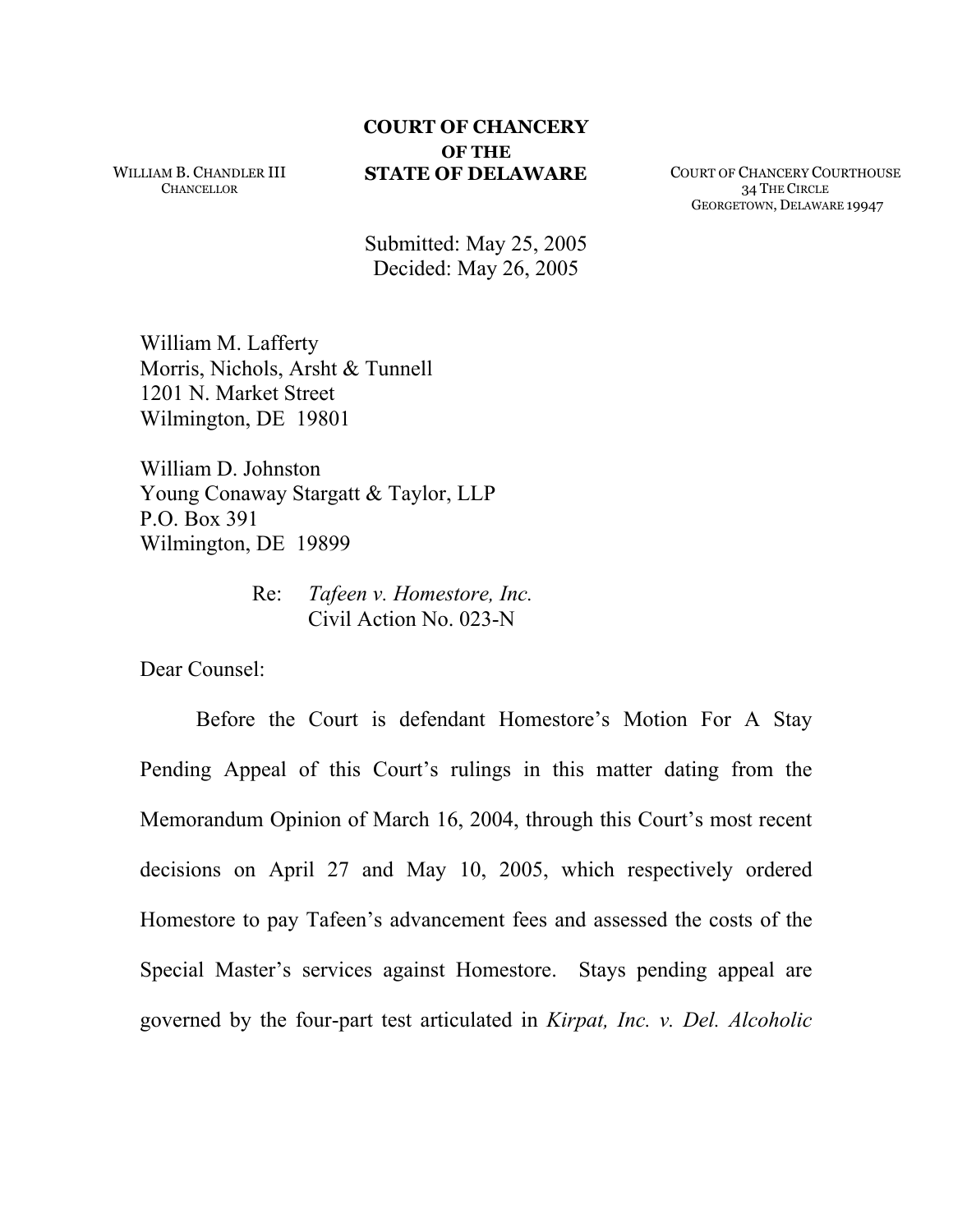*Beverage Comm'n*,<sup>1</sup> and are subject to the discretion of the trial Court.<sup>2</sup> For the reasons stated below, I find that Homestore has not satisfied its burden for obtaining a stay pending appeal and, therefore, defendant's motion is denied.

Court of Chancery Rule 62(d) provides that "stays pending appeal and stay and cost bonds shall be governed by Article IV, § 24 of the Constitution of the State of Delaware and by Rules of the Supreme Court." Article IV, § 24 of the Constitution of the State of Delaware, provides that there shall be "no stay of proceedings in the court below unless the [appellant] shall give sufficient security to be approved by the court below." Delaware Supreme Court Rule 32(a) provides that "a stay or injunction pending appeal may be granted or denied in the discretion of the trial court, whose decision shall be reviewable by [the Supreme] Court."

In exercising its discretion to grant a stay pending appeal, this Court considers four factors, often referred to as the *Kirpat* test, which are: (1) the likelihood of success on the merits of the appeal; (2) whether the movant will suffer irreparable harm if the stay is not granted; (3) whether any other interested party will suffer substantial harm if the stay is granted; and (4)

l

 $1$  741 A.2d 356 (Del. 1998).

 $<sup>2</sup>$  Del. Supr. Ct. R. 32(a).</sup>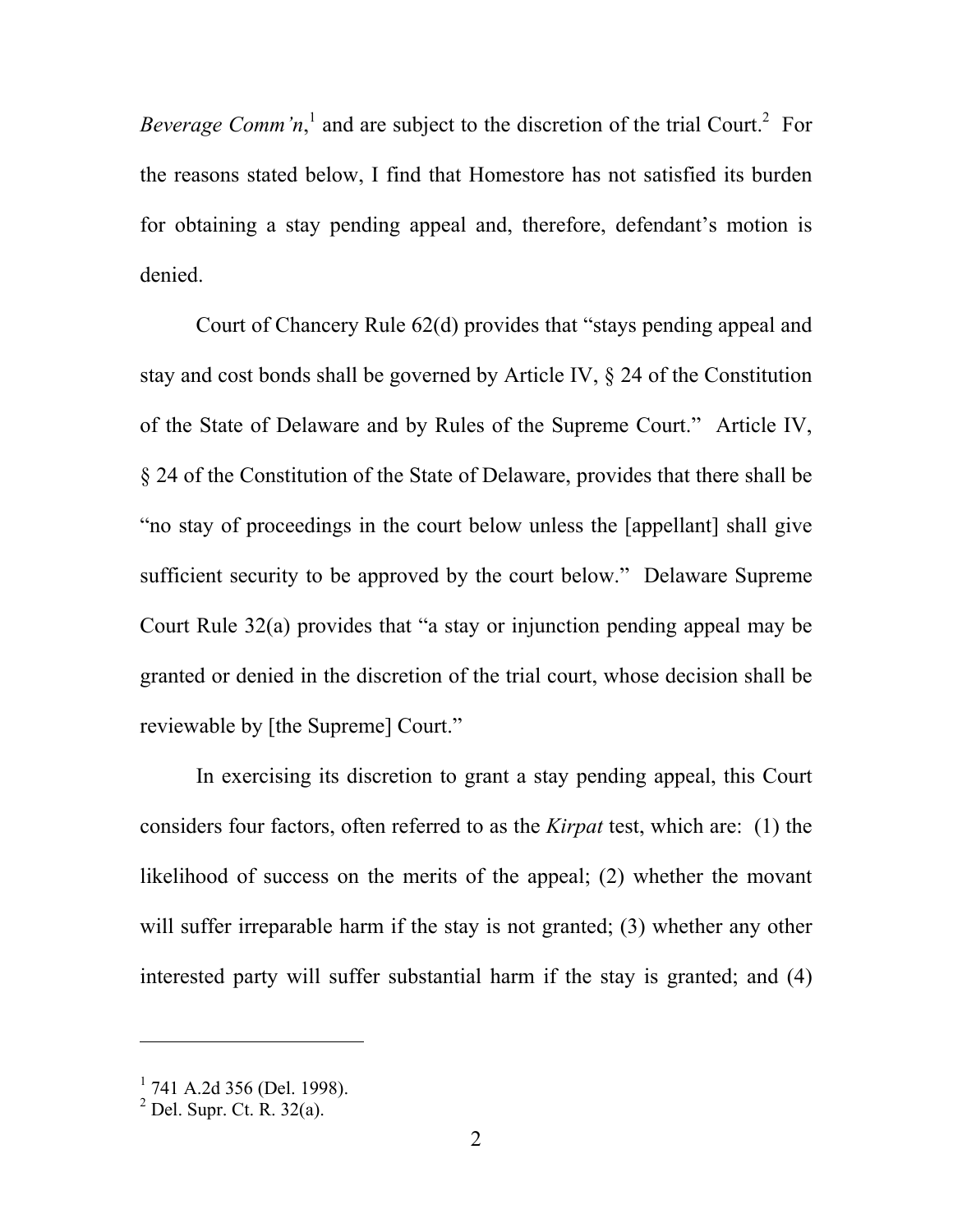whether the public interest will be harmed if the stay is granted.<sup>3</sup> Applying these factors, a Court must "balance all of the equities involved in the case together … and … [s]uch an approach means that the necessary degree of probability of success on the merits of the appeal will vary from case to case and will vary according to the court's assessment of the other factors."<sup>4</sup> As will be explained in more detail below, Homestore has failed to demonstrate that any of these four factors weigh in their favor and, in fact, a balancing of the equities requires this Court to deny Homestore's motion.

Primarily, I find that Homestore has failed to demonstrate in any meaningful way even the remotest likelihood of success on the merits of its appeal. Homestore's motion contains a laundry list of decisions that this Court has made in the current matter, and Homestore then simply restates the arguments that it presented to this Court when these matters were first heard and when these decisions were first made. These arguments, which the Court has already thoughtfully considered, did not prevail when they were first presented and are no more persuasive now. Simply stating an intention to appeal is insufficient in this Court's opinion to demonstrate a likelihood of success on the merits.

-

<sup>3</sup> *Kirpat*, 741 A.2d at 357-8. *See also Loppert v. WindsorTech, Inc.,* 2004 WL 3092338, at \*1 (Del. Ch. Sept. 21, 2004).

<sup>4</sup> *Kirpat*, 741 A.2d at 358 (internal citations omitted).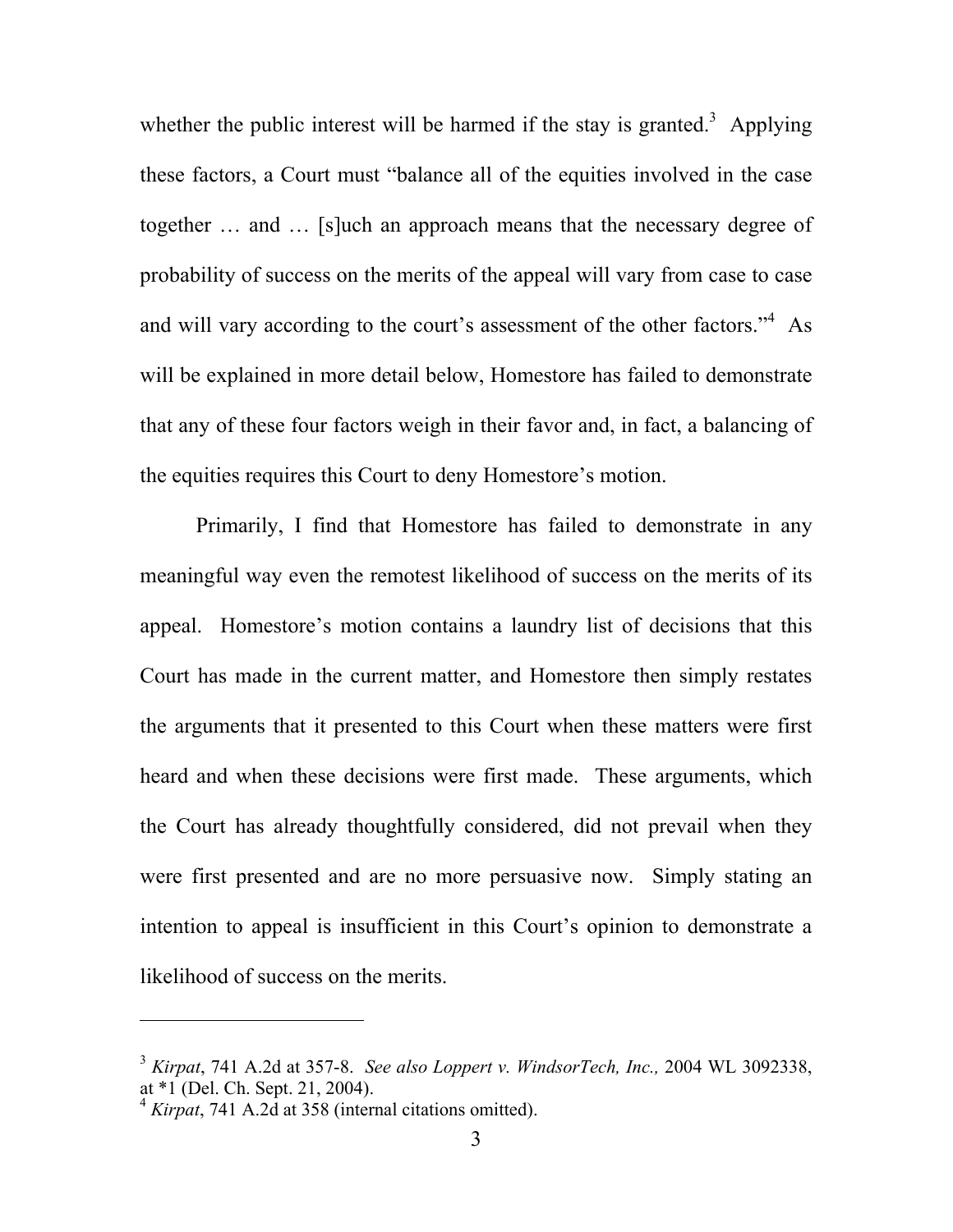Turning to the issue of irreparable harm to the movant, I am unpersuaded by Homestore's allegations of harm primarily because, as plaintiff points out, Homestore has provided the Court with no current evidence that it will suffer substantial and irreparable harm. Homestore correctly points out that unless this Court approves the current motion, that Tafeen will surely attempt to receive the advancement fees that this Court has ruled he is entitled to.<sup>5</sup> To demonstrate irreparable harm, Homestore relies only upon the December 2003 affidavit of Homestore's General Counsel, Michael R. Douglas. This affidavit is more than a year and a half old, and is no longer sufficient to demonstrate to this Court that Homestore's financial condition is such that the payment of Tafeen's advancement would do irreparable harm to Homestore. In fact, as plaintiff points out, Homestore's financial condition is far less precarious than it was in December 2003, with Homestore now having cash and short-term investments of \$62.9 million versus the \$35.5 million it had as of December 31, 2003. Clearly, Homestore is financially much healthier than it was in 2003. In addition to Homestore's improved financial condition,

 $\overline{a}$ 

<sup>5</sup> *Tafeen v. Homestore, Inc.,* 2004 WL 3053129 (Del. Ch. Oct. 27, 2004) (letter opinion deciding that Tafeen was entitled to the advancement of attorneys' fees and other expenses); *Tafeen v. Homestore, Inc.,* 2005 WL 789065 (Del. Ch. Mar. 29, 2005)(letter opinion upholding in party and modifying in part the Special Master's reasonableness determination).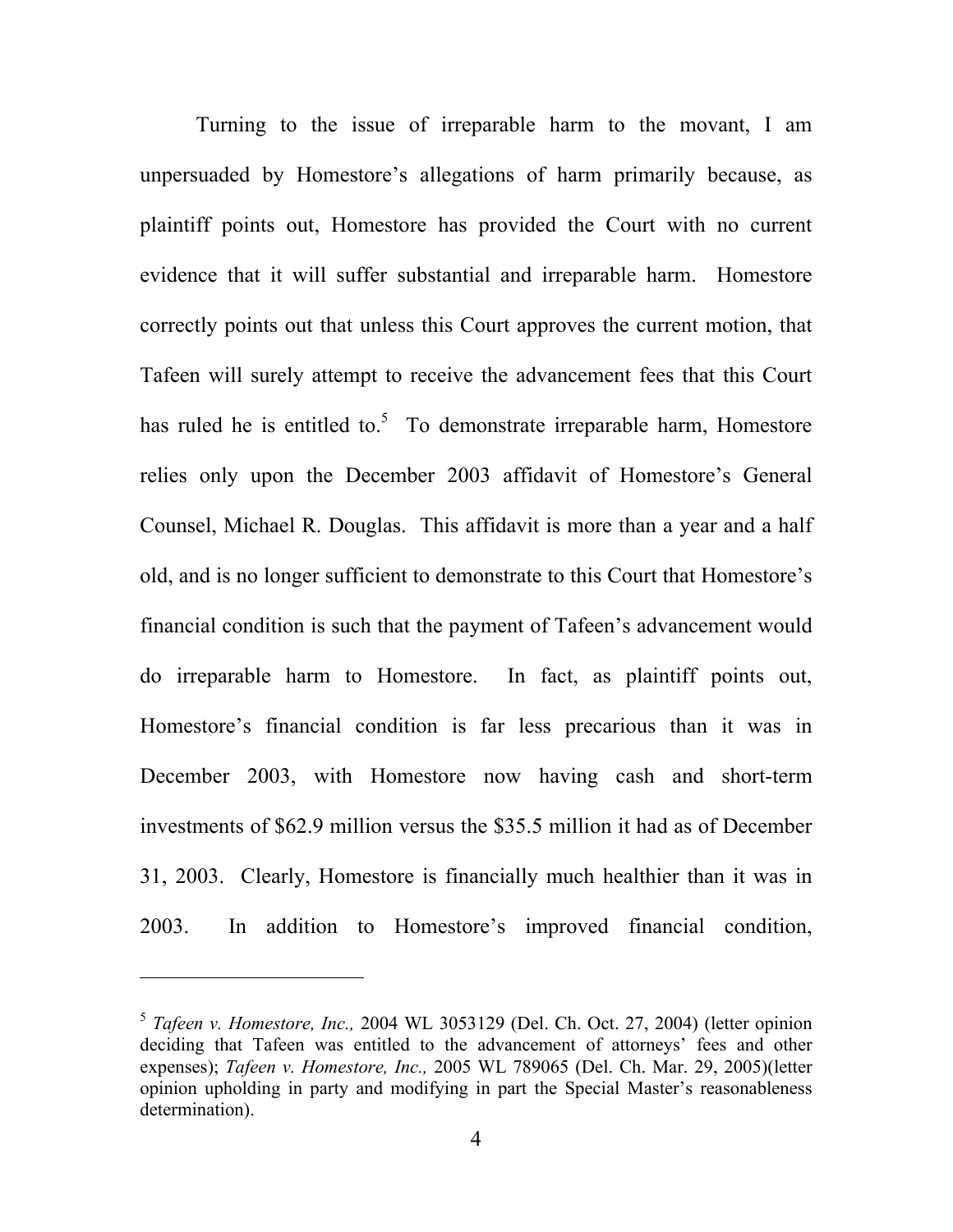Homestore's most recent quarterly report states that Homestore has "already recorded an accrual of \$7.2 million for its estimate of the potential advancement of legal costs to certain of its former officers, including Tafeen in the quarter ended September 30, 2004. It is clear to the Court that Homestore has failed to demonstrate that it will suffer any irreparable harm if the Court fails to approve its pending motion.

In addition to having failed to demonstrate that it will suffer irreparable harm, it is clear to the Court that Tafeen would suffer severe and irreparable harm as a result of the stay because it would prevent Tafeen from adequately defending himself in the numerous ongoing litigations in which Tafeen is a defendant. Tafeen has recently been indicted by the United States Department of Justice, the Securities and Exchange Commission has levied civil charges against him, and there are various other civil litigations in which he is a defendant. To date, Tafeen has incurred over \$4.5 million in legal fees and expenses defending these suits, and he still owes payment on roughly \$1.8 million more in legal fees. Additionally, Tafeen's criminal trial has been set to begin on July 12, 2005, and the government has estimated that it will take at least two months to put on its case. A stay, which would prevent Homestore's advancement payment from reaching Tafeen in time to pay for his defense, would serve not only to deny Tafeen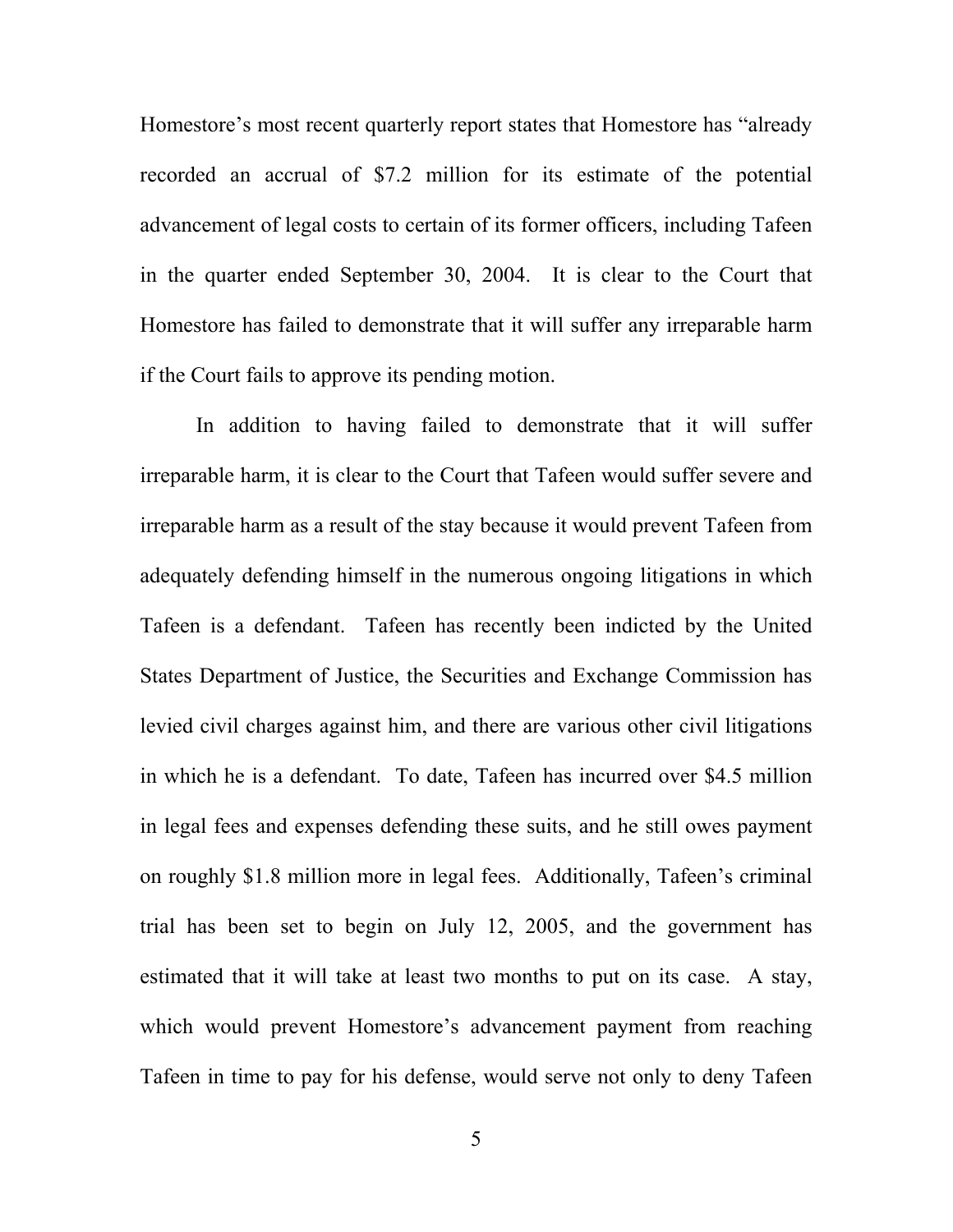the very money that this Court believes he is contractually entitled to, but would also force Tafeen, who is severely short of funds, to selectively defend these various actions, a harm that could never be undone regardless of Homestore's supersedeas bond. Rather, the Court believes that the more equitable solution would be to allow Tafeen to claim the advancement that is due to him, and if on appeal the Supreme Court believes that he was not entitled to such monies, that he then be required to pay such monies back to the best of his ability.

Lastly, the Court concludes that granting Homestore's motion would be against Delaware's public policy. The express purpose of 8 *Del. C.* § 145, which provides advancement and indemnification rights to officers and directors, is to "promote the desirable end that corporate officials will resist what they consider unjustified suits and claims, secure in the knowledge that their reasonable expenses will be borne by the corporation they have served if they are vindicated."<sup>6</sup> When the right to advancement is challenged by the corporation, 8 *Del. C.* § 145(k) provides that "[t]he Court of Chancery may summarily determine a corporation's obligation to advance expenses (including attorneys' fees)." The Court of Chancery has been

l

<sup>6</sup> *Stifel Financial Corp. v. Cochran*, 809 A.2d 555, 561 (quoting R. Ward, Jr. et. al, Folk, On Delaware General Corporation Law sec. 145 (2001)).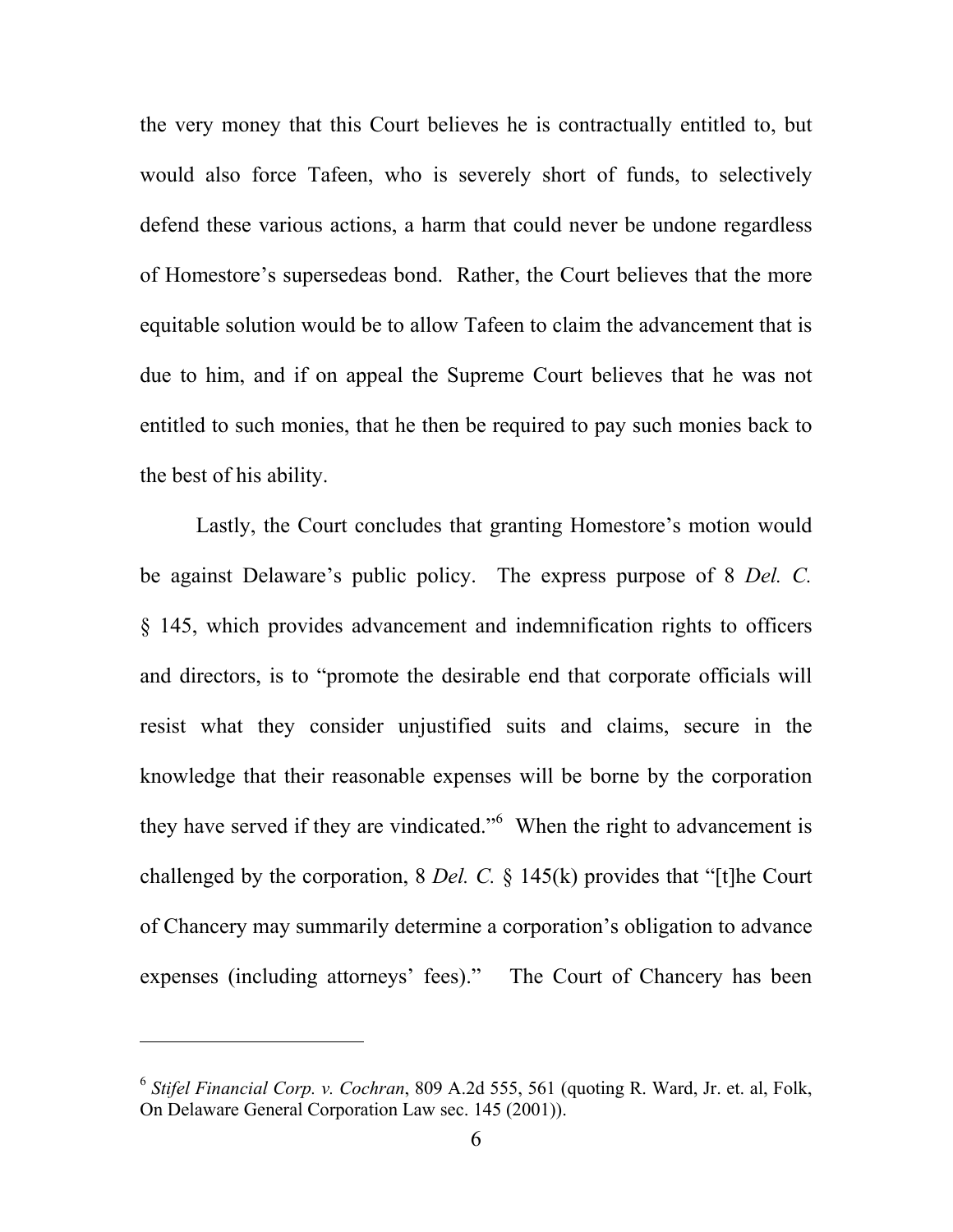empowered to treat advancement rights as summary in nature because the immediate advancement of fees fulfills a real and legitimate need of those who serve as directors and officers of Delaware corporations when faced with the significant costs of defending legal actions against them.<sup>7</sup> Clearly, to be of any value to the executive or director, advancement must be made promptly, otherwise its benefit is forever lost because the failure to advance fees affects the counsel the director may choose and litigation strategy that the executive or director will be able to afford. To grant Homestore's motion would allow it to continue to be derelict in its contractual protection of its directors/officers, and that would force its directors/officers to compromise their own litigations in the face of cost concerns, a result that is clearly against Delaware's policy of resolving advancement issues as quickly as possible.

For these reasons, I deny Homestore's Motion to Stay Pending Appeal. Of course, if Homestore is unsatisfied with this result, which I imagine it will be, it is free to seek a stay of the judgment during appeal from the Supreme Court under Del. Sup. Ct. R. 32 (a).

 $\overline{a}$ 

<sup>7</sup> Pl.'s Opp'n to Def.'s Mot. to Stay Pending Appeal at 11. *See also Fuisz v. Biovail Techs., Ltd.*, 2000 WL 1277369 (Del. Ch. Sept. 6, 2000).